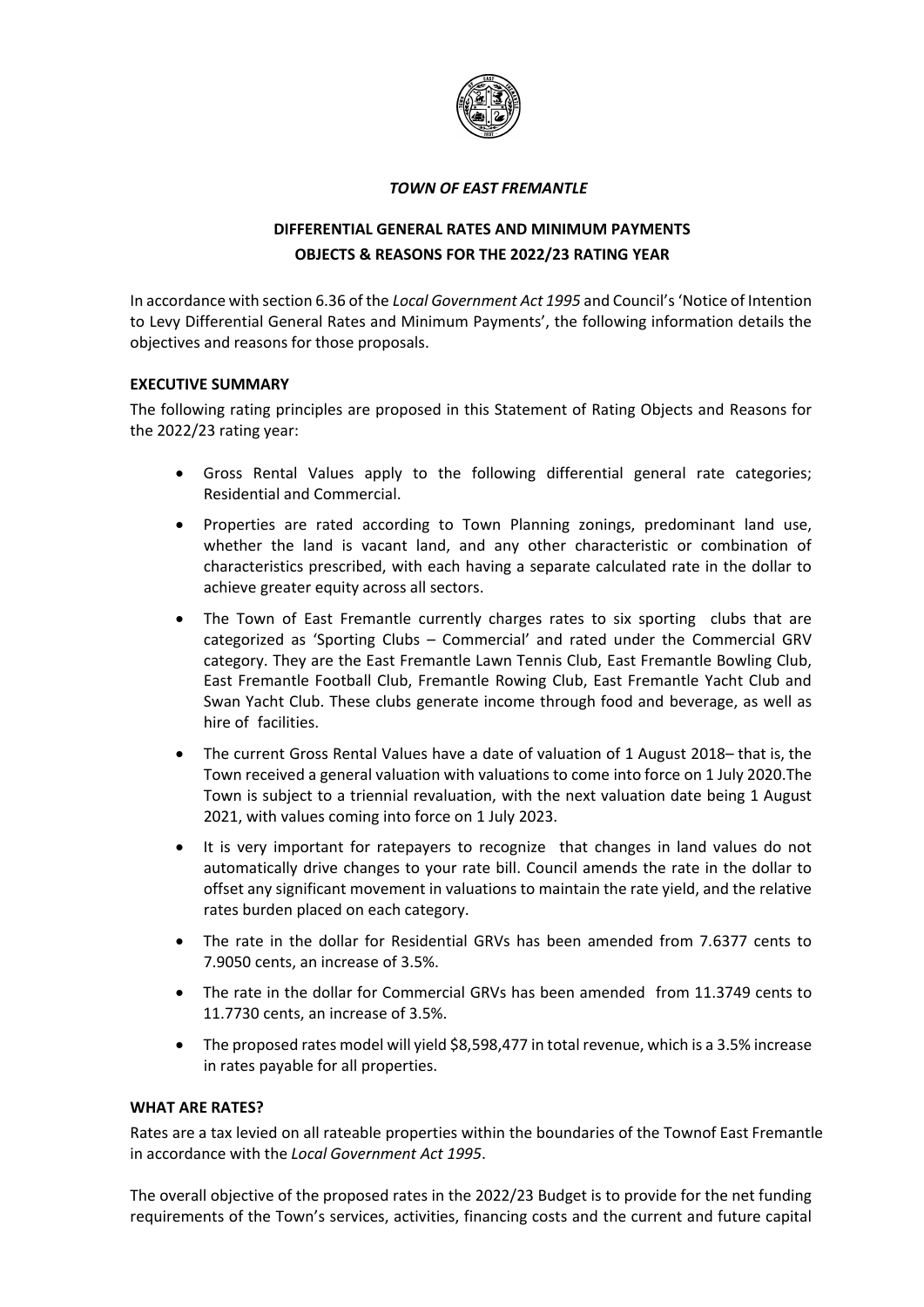requirements of the Town, after taking into account all other forms of revenue.

The formulation of a rating system is about achieving a means by which Council can raise sufficient revenue to pay for the services it provides. Throughout Australia, the basis of using property valuations has been found to be the most appropriate means of achieving rating equity; however, the achievement of a whollyequitable rating system for all properties, in all areas, is a difficult task if it is based on the property valuations alone. For this reason there are refinement options made available, such as differential rating, the Town of East Fremantle has elected to use.

In Western Australia, land is valued by Landgate Valuation Services and those values are forwarded to each local government for rating purposes. Two types of values are calculated – Gross Rental Value (GRV) which generally applies for urban areas; and Unimproved Value (UV) which generally applies for rural land. GRV means the gross annual rental that the land might reasonably be expected to realise if let on a tenancy from year to year upon condition that the landlord was liable for all rates, taxes and other charges thereon and the insurance and outgoings necessary to maintain the value of the land.

## **LOCAL GOVERNMENT ACT 1995 – RATING PROVISIONS**

The *Local Government Act 1995* sets out the basis on which differential general rates may be based as follows:

Section 6.32 (1) of the *Local Government Act 1995* states:

- (1) When adopting the annual budget, a local government
	- a. In order to make up the budget deficiency, is to impose\* a general rate on rateable land within its district, which rate may be imposed either –
		- i. Uniformly; or
		- ii. Differentially

## **DIFFERENTIAL GENERAL RATES**

- (1) A local government may impose differential general rates according to any, or a combination, of the following characteristics —
	- (a) the purpose for which the land is zoned, whether or not under a local planning scheme or improvement scheme in force under the *Planning and Development Act 2005*; or
	- (b) a purpose for which the land is held or used as determined by the local government; or
	- (c) whether or not the land is vacant land; or
	- (d) any other characteristic or combination of characteristics prescribed.
- (2) Regulations may
	- (a) specify the characteristics under subsection (1) which a localgovernment is to use; or
	- (b) limit the characteristics under subsection (1) which a local government is permitted to use.
- (3) In imposing a differential general rate a local government is not to, without the approval of the Minister, impose a differential general rate which is morethan twice the lowest differential general rate imposed by it.
- (4) If during a financial year, the characteristics of any land which form the basis for the imposition of a differential general rate have changed, the local government is not to, on account of that change, amend the assessment of rates payable on that land in respect of that financial year but this subsection does not apply in any case where section 6.40(1)(a) applies.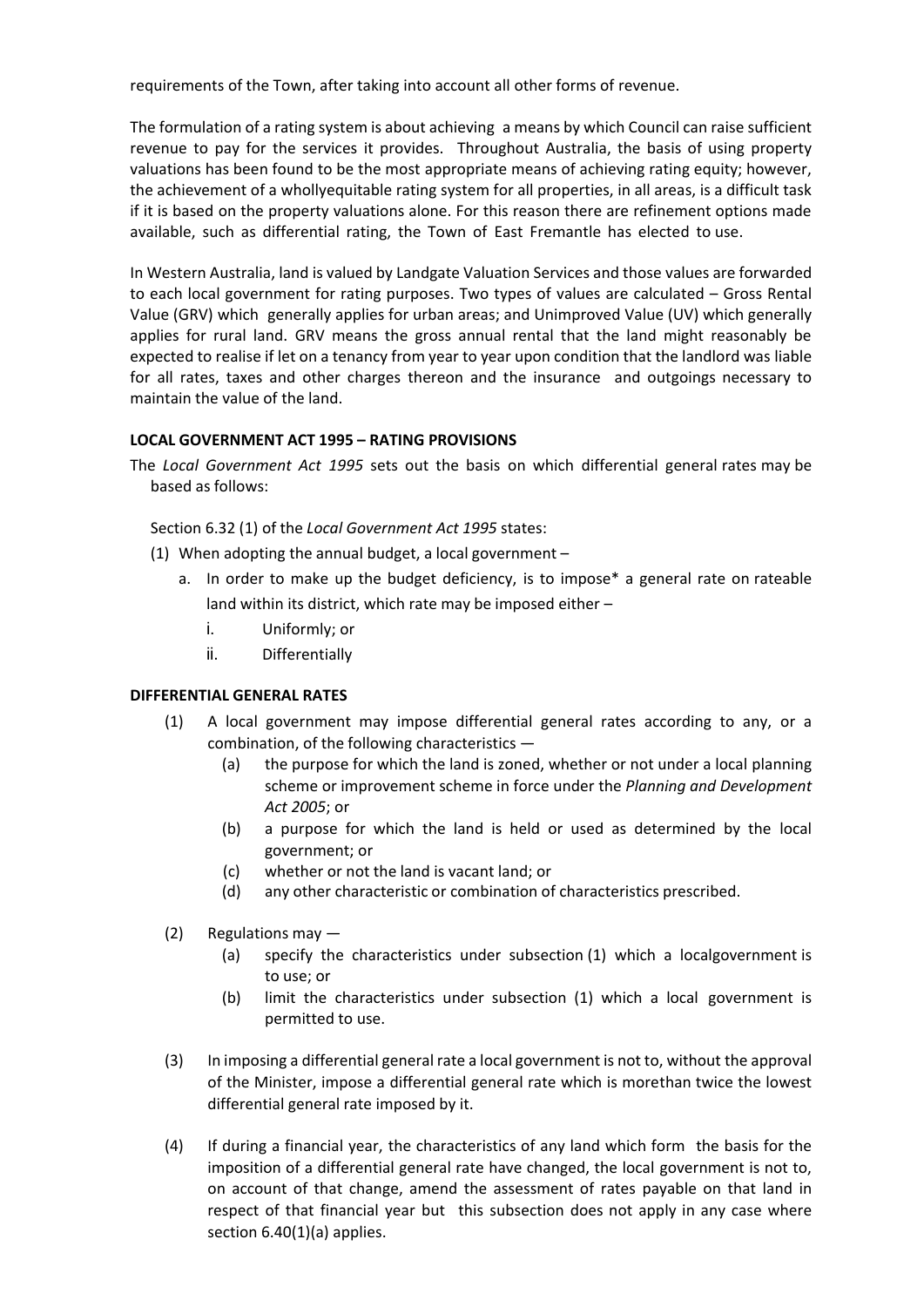(5) A differential general rate that a local government purported to impose under this Act before the *Local Government Amendment Act 2009* section 39(1)(a) came into operation is to be taken to have been as valid as if the amendment made by that paragraph had been made before thepurported imposition of that rate.

## **MINIMUM PAYMENTS**

- (1) Subject to this section, a local government may impose on any rateable landin its district a minimum payment which is greater than the general rate which would otherwise be payable on that land.
- (2) A minimum payment is to be a general minimum but, subject to subsection (3), a lesser minimum may be imposed in respect of any portion of the district.
- (3) In applying subsection (2) the local government is to ensure the generalminimum is imposed on not less than —
	- (a) 50% of the total number of separately rated properties in the district; or
	- (b) 50% of the number of properties in each category referred to insubsection (6),

on which a minimum payment is imposed.

- (4) A minimum payment is not to be imposed on more than the prescribedpercentage  $of -$ 
	- (a) the number of separately rated properties in the district; or
	- (b) the number of properties in each category referred to in subsection (6), unless the general minimum does not exceed the prescribed amount.
- (5) If a local government imposes a differential general rate on any land on the basis that the land is vacant land it may, with the approval of the Minister, impose a minimum payment in a manner that does not comply with subsections(2), (3) and (4) forthat land.
- (6) For the purposes of this section a minimum payment is to be appliedseparately, in accordance with the principles set forth in subsections (2), (3) and (4) in respect of each of the following categories —
	- (a) to land rated on gross rental value; and
	- (b) to land rated on unimproved value; and
	- (c) to each differential rating category where a differential general rate is imposed.

## **2022/23 BUDGET PROPOSAL**

The following are the proposed Differential General Rates and Minimum Payments for the Town of East Fremantle for the 2022/23 financial year, to be effective from 1 July 2022:

| Rate<br>Category | <b>Proposed</b><br>Rate in \$ | Proposed<br><b>Minimum</b><br>Payment | <b>Budget</b><br>Rate<br><b>Yield 21/22</b> | <b>Budget</b><br>Rate<br><b>Yield 22/23</b> |
|------------------|-------------------------------|---------------------------------------|---------------------------------------------|---------------------------------------------|
| Residential      | 7.9050<br>Cents               | \$1,178                               | \$6,968,838                                 | \$7,220,625                                 |
| Commercial       | 11.7730<br>cents              | \$1,762                               | \$1,331,339                                 | \$1,377,852                                 |
| TOTAL            |                               |                                       | \$8,300,177                                 | \$8,598,477                                 |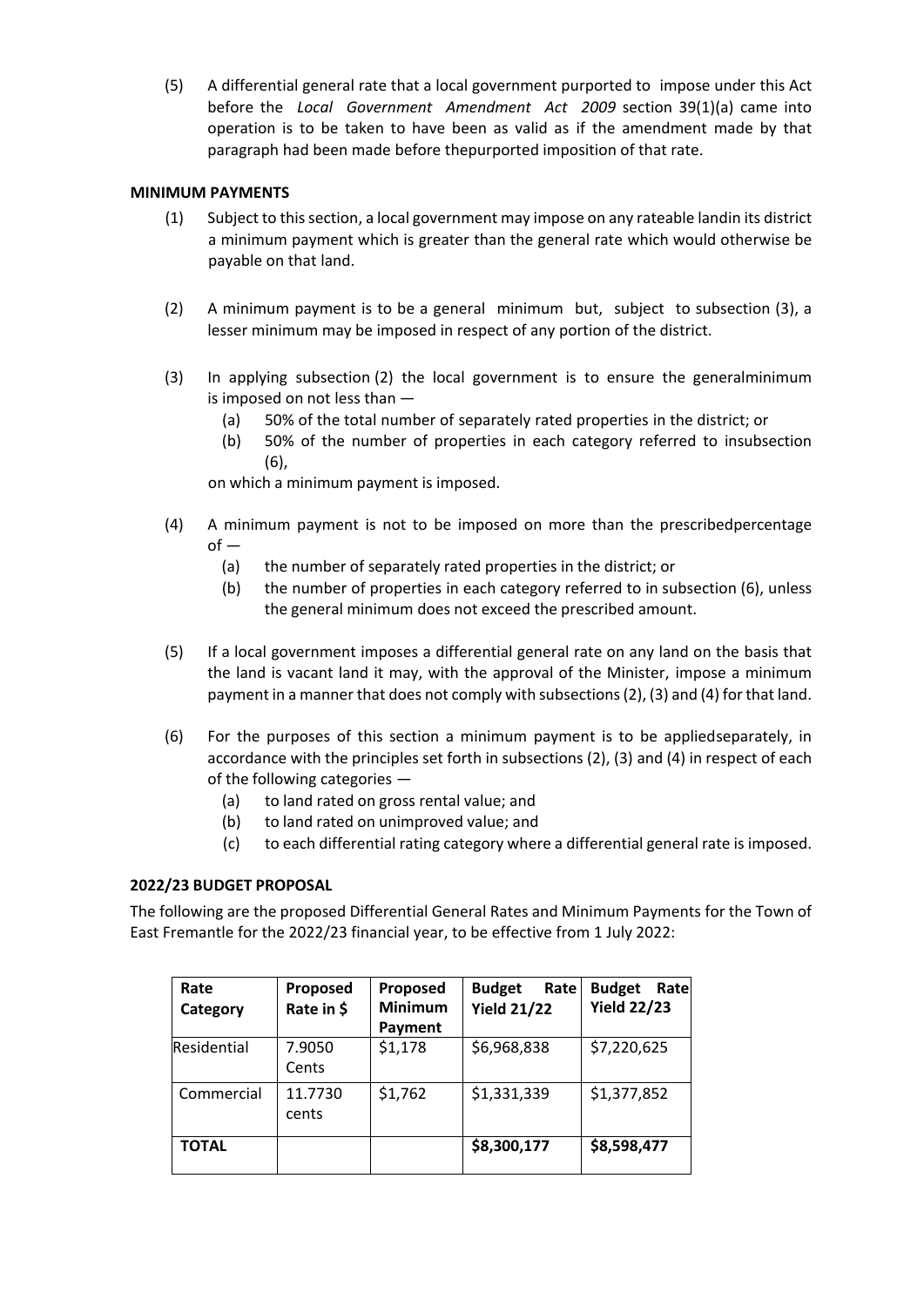The following principles have been considered when setting the level of rates:

- Council's adopted Strategic Resource Plan (SRP) is underpinned by a **3%** annual increase in rate revenue against actual rate yield in the prior year.
- A re-balanced SRP will be presented to Council in June along with the Corporate Business Plan and Annual Budget. A Rating Strategy has also been prepared and will be submitted to the June Meeting. The Rating Strategy identifies that there is a \$4.2m shortfall in revenue over a ten-year period between a 2% annual rate increase and a 3% annual rate increase.
- Increases in the general rate yield for the last 6 financial years were 4.15%, 2.0%, 2.5%, 2.4% and 0% (COVID) and 2.9%. Thus, in the last five financial years, the increase in rate yield has been below the stable pricing pathway assumed in the SRP.
- In setting rates for the next financial year, Council needs to be cognisant of longer-term variables such as:
	- (i) The cumulative difference in total revenue over 10 years between a 2% annual rate increase and 3% annual rate increase is \$4.2m. This additional rate revenue provides greater capacity to fund capex requirements (or debt obligations) associated with the implementation of the East Fremantle Oval Redevelopment project, Preston Point Facilities Master Plan and Foreshore Master Plan, to name a few.
	- (ii) The East Fremantle Oval Business Plan indicates that the Town may be required to provide an operational subsidy and contribution to start-up capital, which will require an own source funding contribution.
	- (iii) As detailed in the SRP, the Current Ratio, Operating Surplus Ratio and Asset Sustainability Ratios are all projected to be below the Department's benchmark for several years. The adverse trends in ratios have featured as a significant audit finding in the last 3 years. The Town needs to grow its revenue base relative to expenditure to create available surplus for investing and financing activities.
	- (iv) Total Cash-Backed Reserves will be circa \$2.3m at the end of this financial year, reducing to \$1.5m in 2023/24. To meet the objectives and future funding requirements as outlined in Council's Cash Backed Reserves Policy, a replenishment strategy of Reserves should be considered.
- The Local Government Cost Index (LGCI) is an accurate indicator of cost movements affecting Local Governments as it makes better distinction between operating and capital costs and uses price indices that align more closely to the nature of goods and services used by Local Governments. The LGCI predicts that costs will rise by 5.7% in 2021/22 and 2.5% in 2022/23 and 2.2% in 2023/24, and reflects an expected increase in wage, construction and machinery and equipment costs, as the economic recovery gathers pace.

## **Residential Improved and Not Improved**

## Characteristics:

This differential general rate category imposes a general rate on land valued on a gross rental value basis, which is zoned, held or used for residential purposes and having improvements erected on it.

## Reasons and Objects:

The object of this proposed rate is to apply a base differential general rate to land zoned and used for residential purposes and to act as the Town's benchmark differential rate by which all other GRV rated properties are assessed. The reason for this rate is to ensure that all ratepayers make a reasonable or minimum contribution towards the ongoing maintenance and provision of works, services and facilities throughout the Town. The proposed rate in the dollar of GRV value for this category is 0.07905 with a minimum payment amount of \$1,178. 328 properties or 10% of